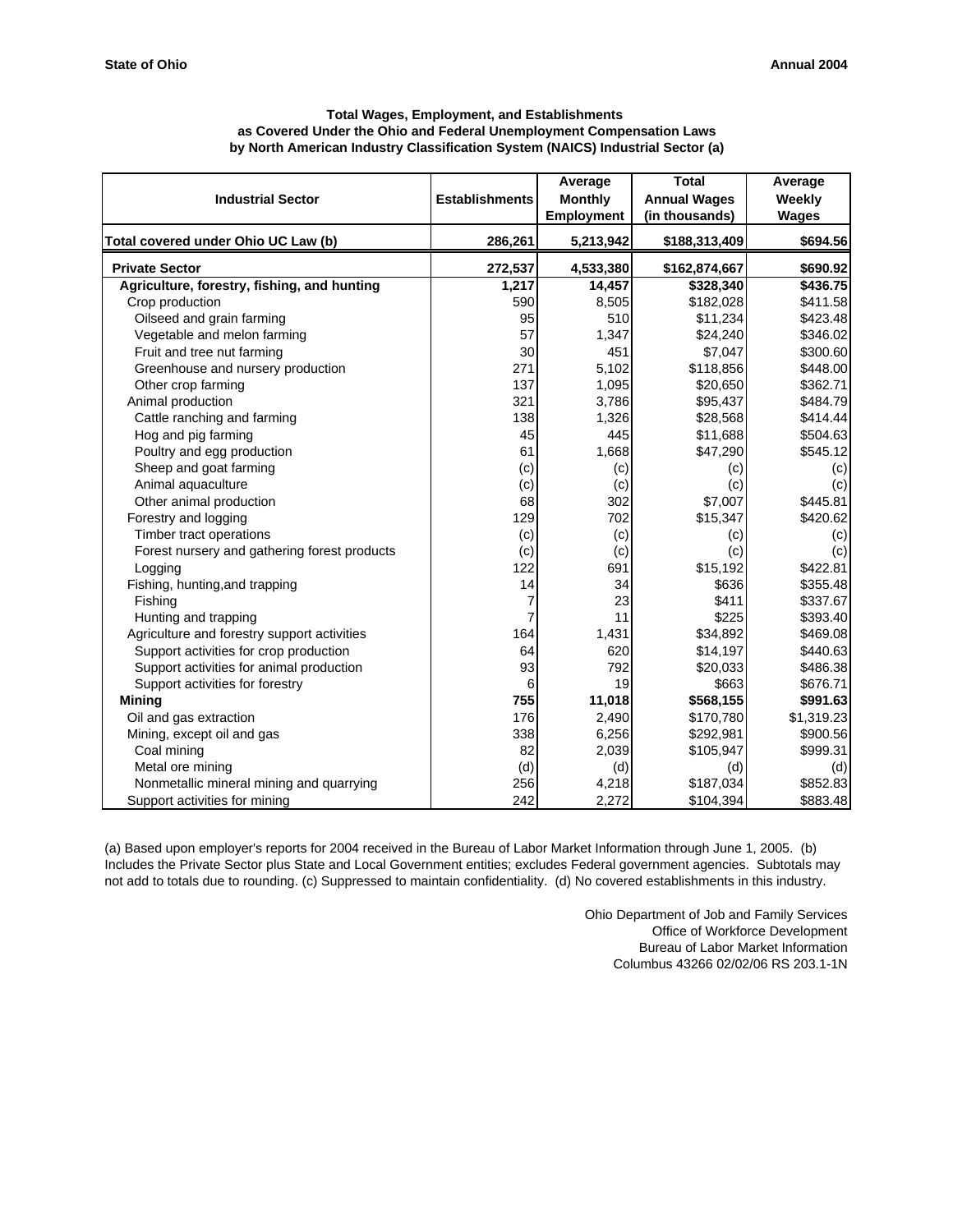|                                               |                       | Average           | <b>Total</b>        | Average      |
|-----------------------------------------------|-----------------------|-------------------|---------------------|--------------|
| <b>Industrial Sector</b>                      | <b>Establishments</b> | <b>Monthly</b>    | <b>Annual Wages</b> | Weekly       |
|                                               |                       | <b>Employment</b> | (in thousands)      | <b>Wages</b> |
| <b>Utilities</b>                              | 582                   | 20,430            | \$1,333,681         | \$1,255.40   |
| <b>Utilities</b>                              | 582                   | 20,430            | \$1,333,681         | \$1,255.40   |
| Power generation and supply                   | 360                   | 15,691            | \$1,074,814         | \$1,317.27   |
| Natural gas distribution                      | 119                   | 3,619             | \$214,301           | \$1,138.77   |
| Water, sewage, and other systems              | 104                   | 1,120             | \$44,566            | \$765.38     |
| <b>Construction</b>                           | 28,705                | 234,580           | \$9,199,203         | \$754.15     |
| Construction of buildings                     | 8,358                 | 56,567            | \$2,305,160         | \$783.67     |
| Residential building construction             | 6,474                 | 28,846            | \$1,039,330         | \$692.88     |
| Nonresidential building construction          | 1,884                 | 27,720            | \$1,265,829         | \$878.15     |
| Heavy and civil engineering construction      | 1,630                 | 23,650            | \$1,162,093         | \$944.94     |
| Utility system construction                   | 756                   | 10,967            | \$494,573           | \$867.21     |
| Land subdivision                              | 287                   | 1,418             | \$71,481            | \$969.13     |
| Highway, street, and bridge construction      | 371                   | 9,596             | \$525,816           | \$1,053.71   |
| Other heavy construction                      | 217                   | 1,668             | \$70,223            | \$809.65     |
| Specialty trade contractors                   | 18,718                | 154,363           | \$5,731,950         | \$714.10     |
| Building foundation and exterior contractors  | 4,679                 | 35,128            | \$1,145,959         | \$627.37     |
| Building equipment contractors                | 6,288                 | 68,412            | \$2,801,684         | \$787.56     |
| Building finishing contractors                | 4,418                 | 27,878            | \$916,914           | \$632.52     |
| Other specialty trade contractors             | 3,333                 | 22,946            | \$867,393           | \$726.96     |
| Manufacturing                                 | 18,256                | 823,048           | \$39,099,737        | \$913.58     |
| Food manufacturing                            | 1,017                 | 54,427            | \$2,175,787         | \$768.79     |
| Animal food manufacturing                     | 70                    | 2,782             | \$132,650           | \$916.98     |
| Grain and oilseed milling                     | 25                    | 1,728             | \$94,911            | \$1,056.42   |
| Sugar and confectionery product manufacturing | (c)                   | (c)               | (c)                 | (c)          |
| Fruit and vegetable preserving and specialty  | 66                    | 11,825            | \$494,639           | \$804.44     |
| Dairy product manufacturing                   | 61                    | 7,874             | \$406,076           | \$991.77     |
| Animal slaughtering and processing            | 170                   | 9,045             | \$334,788           | \$711.85     |
| Seafood product preparation and packaging     | (c)                   | (c)               | (c)                 | (c)          |
| Bakeries and tortilla manufacturing           | 421                   | 12,456            | \$387,078           | \$597.63     |
| Other food manufacturing                      | 106                   | 7,002             | \$283,164           | \$777.69     |
| Beverage and tobacco product manufacturing    | 83                    | 7,328             | \$328,377           | \$861.77     |
| <b>Textile mills</b>                          | 96                    | 3,263             | \$137,707           | \$811.48     |
| Fiber, yarn, and thread mills                 | 3                     | 5                 | \$196               | \$754.65     |
| <b>Fabric mills</b>                           | 37                    | 1,442             | \$47,153            | \$629.00     |
| Textile and fabric finishing mills            | 57                    | 1,817             | \$90,357            | \$956.44     |

(a) Based upon employer's reports for 2004 received in the Bureau of Labor Market Information through June 1, 2005. (b) Includes the Private Sector plus State and Local Government entities; excludes Federal government agencies. Subtotals may not add to totals due to rounding. (c) Suppressed to maintain confidentiality. (d) No covered establishments in this industry.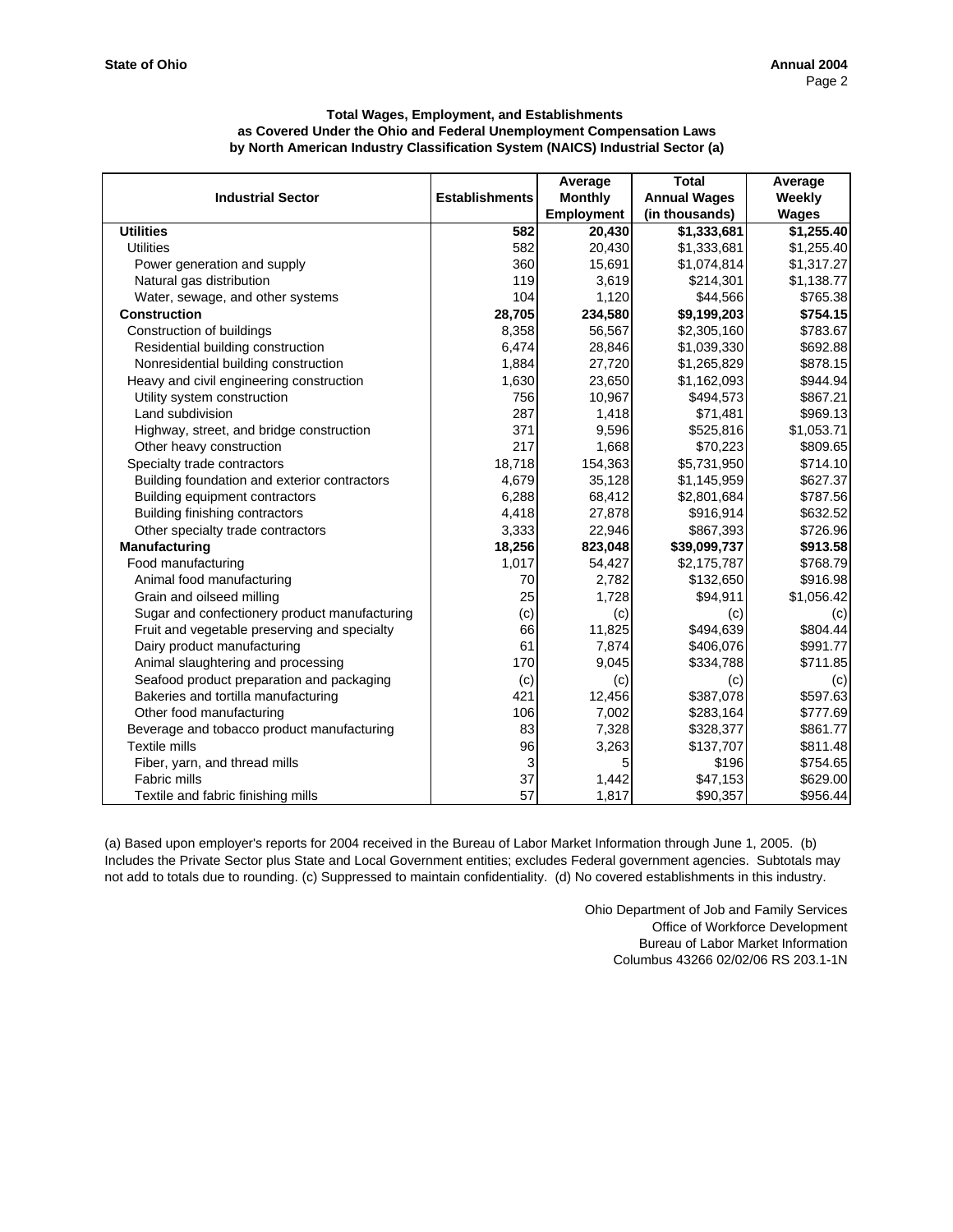|                                             |                       | Average           | <b>Total</b>        | Average      |
|---------------------------------------------|-----------------------|-------------------|---------------------|--------------|
| <b>Industrial Sector</b>                    | <b>Establishments</b> | <b>Monthly</b>    | <b>Annual Wages</b> | Weekly       |
|                                             |                       | <b>Employment</b> | (in thousands)      | <b>Wages</b> |
| Textile product mills                       | 255                   | 4,717             | \$131,034           | \$534.21     |
| Textile furnishings mills                   | 84                    | 1,789             | \$54,035            | \$580.90     |
| Other textile product mills                 | 171                   | 2,928             | \$76,999            | \$505.67     |
| Apparel manufacturing                       | 144                   | 2,963             | \$89,692            | \$582.17     |
| Apparel knitting mills                      | 4                     | 11                | \$450               | \$764.31     |
| Cut and sew apparel manufacturing           | 123                   | 2,674             | \$78,412            | \$564.00     |
| Accessories and other apparel manufacturing | 17                    | 278               | \$10,830            | \$749.38     |
| Leather and allied product manufacturing    | 28                    | 671               | \$21,975            | \$629.56     |
| Leather and hide tanning and finishing      | (c)                   | (c)               | (c)                 | (c)          |
| Footwear manufacturing                      | (c)                   | (c)               | (c)                 | (c)          |
| Other leather product manufacturing         | 19                    | 541               | \$14,410            | \$512.21     |
| Wood product manufacturing                  | 707                   | 18,335            | \$554,354           | \$581.42     |
| Sawmills and wood preservation              | 110                   | 1,743             | \$48,697            | \$537.33     |
| Plywood and engineered wood product mfg.    | 64                    | 2,880             | \$93,911            | \$627.17     |
| Other wood product manufacturing            | 533                   | 13,713            | \$411,747           | \$577.42     |
| Paper manufacturing                         | 437                   | 25,978            | \$1,177,550         | \$871.71     |
| Pulp, paper, and paperboard mills           | 40                    | 5,230             | \$288,735           | \$1,061.71   |
| Converted paper product manufacturing       | 398                   | 20,748            | \$888,814           | \$823.81     |
| Printing and related support activities     | 1,690                 | 32,934            | \$1,290,379         | \$753.48     |
| Petroleum and coal products manufacturing   | 148                   | 4,685             | \$286,357           | \$1,175.37   |
| Chemical manufacturing                      | 760                   | 48,288            | \$2,851,327         | \$1,135.54   |
| Basic chemical manufacturing                | 164                   | 10,815            | \$726,469           | \$1,291.75   |
| Resin, rubber, and artificial fibers mfg.   | 99                    | 5,301             | \$313,346           | \$1,136.79   |
| Agricultural chemical manufacturing         | 30                    | 2,310             | \$172,737           | \$1,438.04   |
| Pharmaceutical and medicine manufacturing   | 50                    | 4,746             | \$306,282           | \$1,241.19   |
| Paint, coating, and adhesive manufacturing  | 130                   | 8,071             | \$442,052           | \$1,053.27   |
| Soap, cleaning compound, and toiletry mfg.  | 105                   | 9,204             | \$479,616           | \$1,002.06   |
| Other chemical product and preparation mfg. | 184                   | 7,841             | \$410,825           | \$1,007.56   |
| Plastics and rubber products manufacturing  | 1,071                 | 72,361            | \$2,849,621         | \$757.33     |
| Plastics product manufacturing              | 812                   | 51,100            | \$1,924,305         | \$724.19     |
| Rubber product manufacturing                | 259                   | 21,261            | \$925,317           | \$836.98     |
| Nonmetallic mineral product manufacturing   | 857                   | 33,824            | \$1,534,836         | \$872.63     |
| Clay product and refractory manufacturing   | 161                   | 7,659             | \$279,126           | \$700.87     |
| Glass and glass product manufacturing       | 134                   | 9,843             | \$476,722           | \$931.38     |
| Cement and concrete product manufacturing   | 368                   | 8,011             | \$317,716           | \$762.73     |

(a) Based upon employer's reports for 2004 received in the Bureau of Labor Market Information through June 1, 2005. (b) Includes the Private Sector plus State and Local Government entities; excludes Federal government agencies. Subtotals may not add to totals due to rounding. (c) Suppressed to maintain confidentiality. (d) No covered establishments in this industry.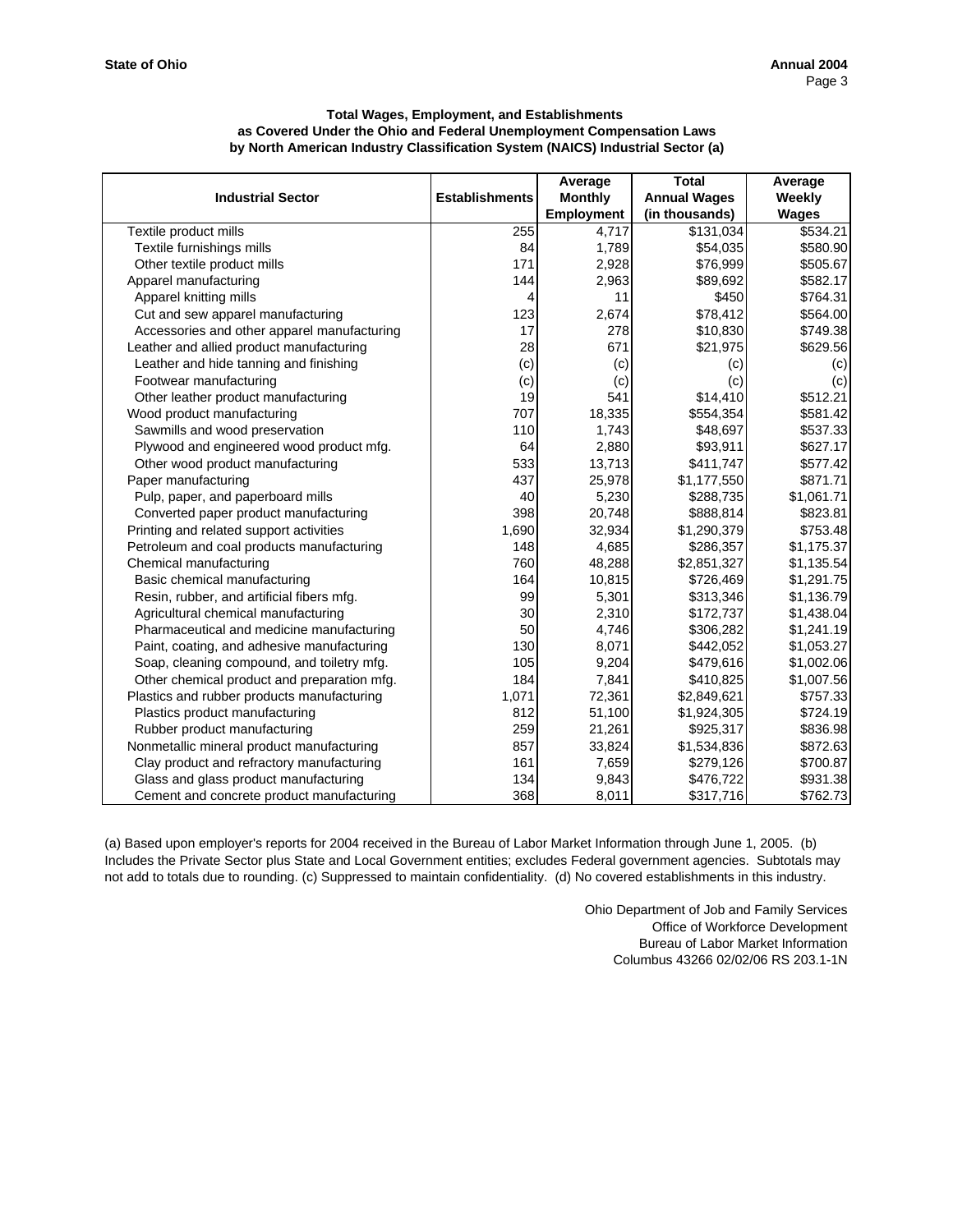|                                                   |                       | Average           | <b>Total</b>        | Average      |
|---------------------------------------------------|-----------------------|-------------------|---------------------|--------------|
| <b>Industrial Sector</b>                          | <b>Establishments</b> | <b>Monthly</b>    | <b>Annual Wages</b> | Weekly       |
|                                                   |                       | <b>Employment</b> | (in thousands)      | <b>Wages</b> |
| Lime and gypsum product manufacturing             | 22                    | 962               | \$44,956            | \$898.75     |
| Other nonmetallic mineral products                | 172                   | 7,350             | \$416,316           | \$1,089.31   |
| Primary metal manufacturing                       | 523                   | 54,230            | \$3,070,347         | \$1,088.79   |
| Iron and steel mills and ferroalloy manufacturing | 66                    | 13,611            | \$908,002           | \$1,282.94   |
| Steel product mfg. from purchased steel           | 109                   | 9,361             | \$472,078           | \$969.81     |
| Alumina and aluminum production                   | 53                    | 4,833             | \$194,922           | \$775.56     |
| Other nonferrous metal production                 | 59                    | 8,519             | \$556,834           | \$1,256.98   |
| Foundries                                         | 237                   | 17,906            | \$938,511           | \$1,007.92   |
| Fabricated metal product manufacturing            | 4,131                 | 116,480           | \$5,024,636         | \$829.56     |
| Forging and stamping                              | 255                   | 12,107            | \$543,083           | \$862.65     |
| Cutlery and handtool manufacturing                | 114                   | 5,659             | \$227,285           | \$772.40     |
| Architectural and structural metals mfg.          | 689                   | 18,999            | \$741,161           | \$750.21     |
| Boiler, tank, and shipping container mfg.         | 122                   | 8,344             | \$428,140           | \$986.71     |
| Hardware manufacturing                            | 40                    | 1,336             | \$55,366            | \$796.71     |
| Spring and wire product manufacturing             | 95                    | 3,982             | \$154,255           | \$744.90     |
| Machine shops and threaded product mfg.           | 1,782                 | 24,990            | \$984,019           | \$757.23     |
| Coating, engraving, and heat treating metals      | 597                   | 14,580            | \$546,014           | \$720.15     |
| Other fabricated metal product manufacturing      | 439                   | 26,481            | \$1,345,313         | \$976.96     |
| Machinery manufacturing                           | 2,327                 | 83,432            | \$3,965,348         | \$914.00     |
| Ag., construction, and mining machinery mfg.      | 115                   | 5,760             | \$234,467           | \$782.83     |
| Industrial machinery manufacturing                | 308                   | 9,684             | \$463,054           | \$919.52     |
| Commercial and service industry machinery         | 113                   | 5,309             | \$233,124           | \$844.50     |
| HVAC and commercial refrigeration equipment       | 94                    | 7,990             | \$365,083           | \$878.73     |
| Metalworking machinery manufacturing              | 1,154                 | 25,319            | \$1,176,740         | \$893.79     |
| Turbine, and power transmission equipment mfg.    | 79                    | 5,058             | \$249,488           | \$948.63     |
| Other general purpose machinery manufacturing     | 465                   | 24,312            | \$1,243,392         | \$983.50     |
| Computer and electronic product manufacturing     | 576                   | 23,796            | \$1,205,935         | \$974.58     |
| Computer and peripheral equipment mfg.            | 34                    | 1,980             | \$105,713           | \$1,026.56   |
| Communications equipment manufacturing            | 61                    | 4,135             | \$289,095           | \$1,344.58   |
| Audio and video equipment manufacturing           | 11                    | 139               | \$5,528             | \$763.00     |
| Semiconductor and electronic component mfg.       | 159                   | 6,790             | \$286,944           | \$812.73     |
| Electronic instrument manufacturing               | 282                   | 10,283            | \$487,634           | \$911.94     |
| Magnetic media manufacturing and reproducing      | 29                    | 469               | \$31,020            | \$1,271.94   |
| Electrical equipment and appliance mfg.           | 443                   | 34,122            | \$1,603,619         | \$903.79     |
| Electric lighting equipment manufacturing         | 95                    | 6,234             | \$349,439           | \$1,078.04   |

(a) Based upon employer's reports for 2004 received in the Bureau of Labor Market Information through June 1, 2005. (b) Includes the Private Sector plus State and Local Government entities; excludes Federal government agencies. Subtotals may not add to totals due to rounding. (c) Suppressed to maintain confidentiality. (d) No covered establishments in this industry.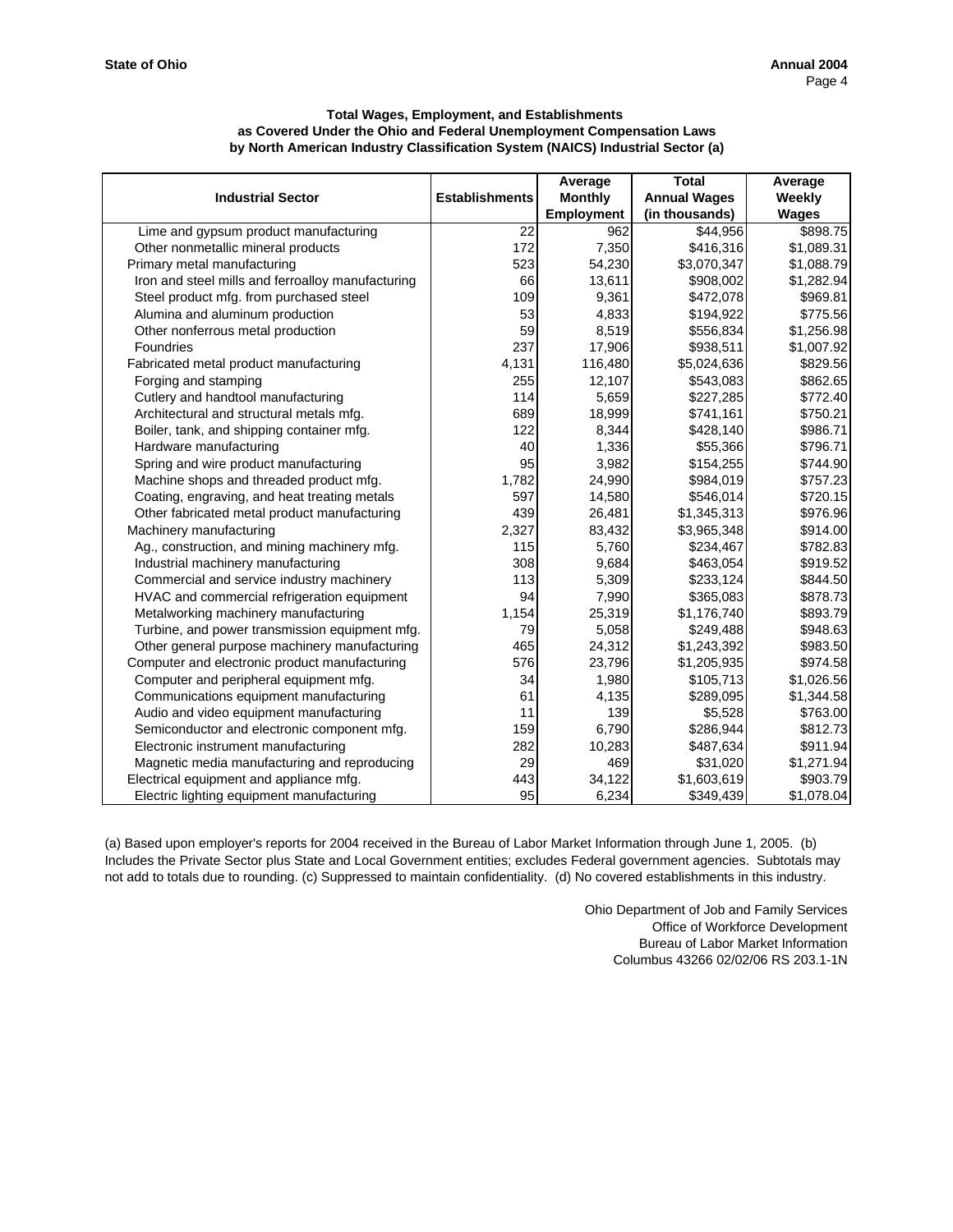|                                               |                       | Average           | <b>Total</b>        | Average      |
|-----------------------------------------------|-----------------------|-------------------|---------------------|--------------|
| <b>Industrial Sector</b>                      | <b>Establishments</b> | <b>Monthly</b>    | <b>Annual Wages</b> | Weekly       |
|                                               |                       | <b>Employment</b> | (in thousands)      | <b>Wages</b> |
| Household appliance manufacturing             | 36                    | 13,022            | \$540,488           | \$798.17     |
| Electrical equipment manufacturing            | 188                   | 9,450             | \$480,556           | \$977.92     |
| Other electrical equipment and component mfg. | 124                   | 5,416             | \$233,136           | \$827.75     |
| Transportation equipment manufacturing        | 884                   | 151,884           | \$9,013,859         | \$1,141.29   |
| Motor vehicle manufacturing                   | 29                    | 30,925            | \$2,227,372         | \$1,385.12   |
| Motor vehicle body and trailer manufacturing  | 102                   | 9,224             | \$348,122           | \$725.77     |
| Motor vehicle parts manufacturing             | 578                   | 94,075            | \$5,160,014         | \$1,054.81   |
| Aerospace product and parts manufacturing     | 118                   | 14,360            | \$1,110,611         | \$1,487.31   |
| Railroad rolling stock manufacturing          | 14                    | 504               | \$17,850            | \$681.19     |
| Ship and boat building                        | 13                    | 863               | \$30,343            | \$676.21     |
| Other transportation equipment manufacturing  | 31                    | 1,933             | \$119,548           | \$1,189.10   |
| Furniture and related product manufacturing   | 850                   | 22,260            | \$759,317           | \$655.98     |
| Household and institutional furniture mfg.    | 635                   | 16,286            | \$548,686           | \$647.88     |
| Office furniture and fixtures manufacturing   | 187                   | 4,830             | \$171,520           | \$682.88     |
| Other furniture related product manufacturing | 28                    | 1,144             | \$39,112            | \$657.48     |
| Miscellaneous manufacturing                   | 1,230                 | 27,070            | \$1,027,680         | \$730.08     |
| Medical equipment and supplies manufacturing  | 456                   | 11,269            | \$460,156           | \$785.25     |
| Other miscellaneous manufacturing             | 775                   | 15,800            | \$567,524           | \$690.73     |
| <b>Wholesale trade</b>                        | 22,233                | 231,720           | \$11,558,709        | \$959.27     |
| Merchant wholesalers, durable goods           | 10,795                | 128,899           | \$6,306,939         | \$940.94     |
| Motor vehicle and parts merchant wholesalers  | 922                   | 14,791            | \$574,099           | \$746.40     |
| Furniture and furnishing merchant wholesalers | 305                   | 2,814             | \$123,353           | \$843.02     |
| Lumber and const. supply merchant wholesalers | 738                   | 7,898             | \$340,991           | \$830.31     |
| Commercial equip. merchant wholesalers        | 2,083                 | 24,899            | \$1,545,614         | \$1,193.77   |
| Metal and mineral merchant wholesalers        | 581                   | 10,579            | \$577,258           | \$1,049.35   |
| Electric goods merchant wholesalers           | 1,078                 | 12,118            | \$649,279           | \$1,030.40   |
| Hardware and plumbing merchant wholesalers    | 810                   | 10,668            | \$482,041           | \$868.96     |
| Machinery and supply merchant wholesalers     | 3,179                 | 32,996            | \$1,535,483         | \$894.90     |
| Misc. durable goods merchant wholesalers      | 1,098                 | 12,136            | \$478,821           | \$758.73     |
| Merchant wholesalers, nondurable goods        | 4,747                 | 76,158            | \$3,732,312         | \$942.46     |
| Paper and paper product merchant wholesalers  | 560                   | 7,009             | \$380,542           | \$1,044.06   |
| Druggists' goods merchant wholesalers         | 347                   | 8,722             | \$630,781           | \$1,390.71   |
| Apparel and piece goods merchant wholesalers  | 218                   | 1,793             | \$81,294            | \$871.79     |
| Grocery and related product wholesalers       | 1,005                 | 24,860            | \$1,030,555         | \$797.21     |
| Farm product raw material merch. whls.        | 212                   | 2,918             | \$95,440            | \$629.10     |

(a) Based upon employer's reports for 2004 received in the Bureau of Labor Market Information through June 1, 2005. (b) Includes the Private Sector plus State and Local Government entities; excludes Federal government agencies. Subtotals may not add to totals due to rounding. (c) Suppressed to maintain confidentiality. (d) No covered establishments in this industry.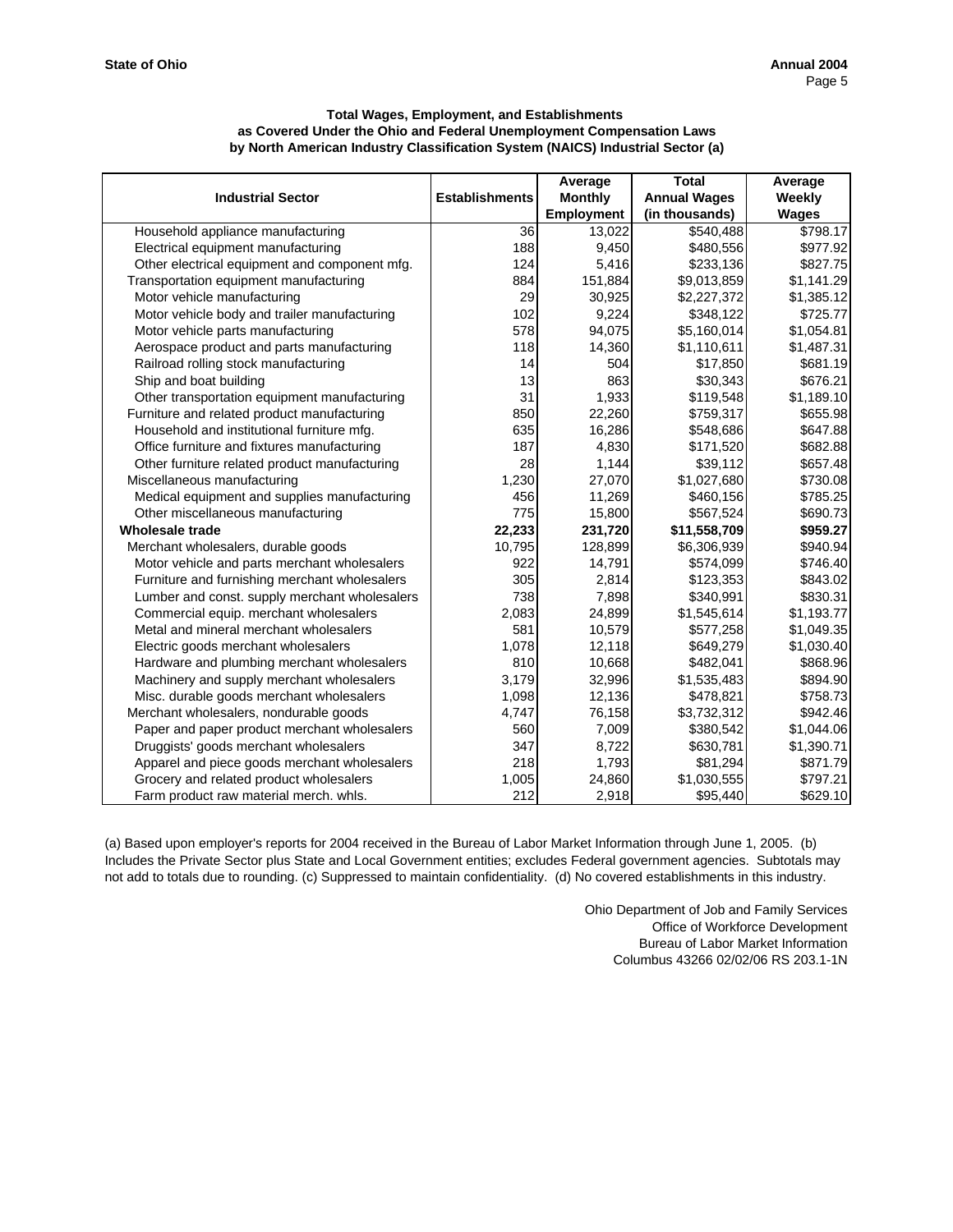|                                                |                       | Average           | <b>Total</b>        | Average    |
|------------------------------------------------|-----------------------|-------------------|---------------------|------------|
| <b>Industrial Sector</b>                       | <b>Establishments</b> | <b>Monthly</b>    | <b>Annual Wages</b> | Weekly     |
|                                                |                       | <b>Employment</b> | (in thousands)      | Wages      |
| Chemical merchant wholesalers                  | 795                   | 8,356             | \$545,624           | \$1,255.75 |
| Petroleum merchant wholesalers                 | 317                   | 3,494             | \$157,299           | \$865.81   |
| Alcoholic beverage merchant wholesalers        | 117                   | 4,580             | \$208,471           | \$875.38   |
| Misc. nondurable goods merchant wholesalers    | 1,177                 | 14,426            | \$602,306           | \$802.90   |
| Electronic markets and agents and brokers      | 6,692                 | 26,663            | \$1,519,458         | \$1,095.92 |
| <b>Retail Trade</b>                            | 38,367                | 621,595           | \$14,135,512        | \$437.33   |
| Motor vehicle and parts dealers                | 4,647                 | 78,541            | \$2,718,893         | \$665.73   |
| Automobile dealers                             | 2,056                 | 51,462            | \$1,963,860         | \$733.87   |
| Other motor vehicle dealers                    | 508                   | 5,134             | \$163,586           | \$612.75   |
| Automotive parts, accessories, and tire stores | 2,083                 | 21,945            | \$591,448           | \$518.29   |
| Furniture and home furnishings stores          | 2,031                 | 20,091            | \$556,320           | \$532.50   |
| Furniture stores                               | 876                   | 10,714            | \$321,636           | \$577.29   |
| Home furnishings stores                        | 1,156                 | 9,376             | \$234,684           | \$481.35   |
| Electronics and appliance stores               | 1,994                 | 20,754            | \$632,875           | \$586.44   |
| Building material and garden supply stores     | 3,287                 | 50,344            | \$1,336,659         | \$510.60   |
| Building material and supplies dealers         | 2,493                 | 42,551            | \$1,169,710         | \$528.65   |
| Lawn and garden equipment and supplies stores  | 794                   | 7,793             | \$166,949           | \$412.00   |
| Food and beverage stores                       | 5,319                 | 107,282           | \$1,960,346         | \$351.40   |
| Grocery stores                                 | 3,305                 | 92,324            | \$1,659,369         | \$345.63   |
| Specialty food stores                          | 958                   | 9,146             | \$203,771           | \$428.44   |
| Beer, wine, and liquor stores                  | 1,056                 | 5,812             | \$97,206            | \$321.65   |
| Health and personal care stores                | 3,163                 | 44,971            | \$1,201,426         | \$513.77   |
| Gasoline stations                              | 3,751                 | 35,860            | \$590,173           | \$316.50   |
| Clothing and clothing accessories stores       | 4,043                 | 49,163            | \$951,253           | \$372.10   |
| Clothing stores                                | 2,265                 | 36,394            | \$694,715           | \$367.10   |
| Shoe stores                                    | 835                   | 5,694             | \$90,004            | \$304.00   |
| Jewelry, luggage, and leather goods stores     | 942                   | 7,076             | \$166,534           | \$452.60   |
| Sporting goods, hobby, book, and music stores  | 2,338                 | 26,835            | \$513,898           | \$368.27   |
| Sporting goods and musical instrument stores   | 1,651                 | 19,837            | \$407,864           | \$395.40   |
| Book, periodical, and music stores             | 687                   | 6,998             | \$106,034           | \$291.38   |
| General merchandise stores                     | 1,996                 | 124,144           | \$2,183,855         | \$338.29   |
| Department stores                              | 517                   | 73,749            | \$1,323,525         | \$345.12   |
| Other general merchandise stores               | 1,478                 | 50,395            | \$860,330           | \$328.31   |
| Miscellaneous store retailers                  | 4,687                 | 39,413            | \$795,835           | \$388.31   |
| <b>Florists</b>                                | 871                   | 5,000             | \$67,231            | \$258.60   |

(a) Based upon employer's reports for 2004 received in the Bureau of Labor Market Information through June 1, 2005. (b) Includes the Private Sector plus State and Local Government entities; excludes Federal government agencies. Subtotals may not add to totals due to rounding. (c) Suppressed to maintain confidentiality. (d) No covered establishments in this industry.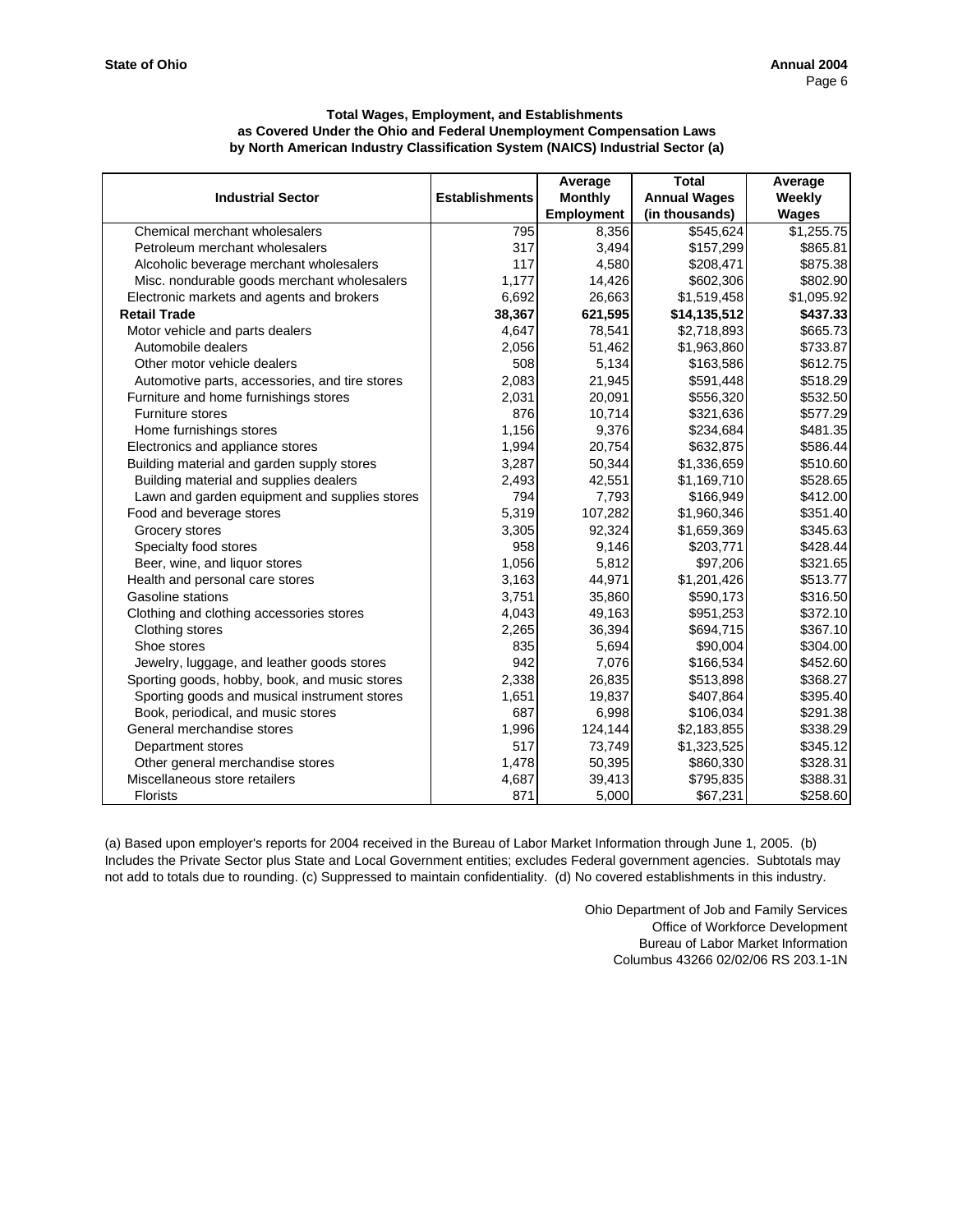|                                              |                       | Average           | <b>Total</b>        | Average      |
|----------------------------------------------|-----------------------|-------------------|---------------------|--------------|
| <b>Industrial Sector</b>                     | <b>Establishments</b> | <b>Monthly</b>    | <b>Annual Wages</b> | Weekly       |
|                                              |                       | <b>Employment</b> | (in thousands)      | <b>Wages</b> |
| Office supplies, stationery, and gift stores | 1,657                 | 17,702            | \$412,153           | \$447.75     |
| Used merchandise stores                      | 482                   | 4,551             | \$75,030            | \$317.04     |
| Other miscellaneous store retailers          | 1,678                 | 12,160            | \$241,421           | \$381.81     |
| Nonstore retailers                           | 1,114                 | 24,199            | \$693,978           | \$551.50     |
| Electronic shopping and mail-order houses    | 322                   | 12,759            | \$395,277           | \$595.77     |
| Vending machine operators                    | 324                   | 6,882             | \$154,805           | \$432.62     |
| Direct selling establishments                | 468                   | 4,558             | \$143,895           | \$607.12     |
| <b>Transportation and warehousing</b>        | 7,542                 | 157,987           | \$5,869,476         | \$714.46     |
| Air transportation                           | 155                   | 12,400            | \$611,987           | \$949.08     |
| Scheduled air transportation                 | 66                    | 8,539             | \$384,528           | \$866.00     |
| Nonscheduled air transportation              | 89                    | 3,861             | \$227,459           | \$1,132.83   |
| Rail transportation                          | (c)                   | (c)               | (c)                 | (c)          |
| Water transportation                         | 35                    | 1,027             | \$55,836            | \$1.045.96   |
| Sea, coastal, and Great Lakes transportation | 20                    | 760               | \$43,945            | \$1,112.58   |
| Inland water transportation                  | 15                    | 267               | \$11,891            | \$856.42     |
| Truck transportation                         | 4,642                 | 64,506            | \$2,525,332         | \$752.87     |
| General freight trucking                     | 2,987                 | 49,594            | \$2,009,512         | \$779.21     |
| Specialized freight trucking                 | 1,654                 | 14,912            | \$515,820           | \$665.23     |
| Transit and ground passenger transportation  | 353                   | 7,488             | \$137,198           | \$352.38     |
| Urban transit systems                        | 7                     | 95                | \$2,237             | \$455.19     |
| Interurban and rural bus transportation      | 11                    | 442               | \$10,401            | \$452.19     |
| Taxi and limousine service                   | 159                   | 1,160             | \$16,858            | \$279.48     |
| School and employee bus transportation       | 42                    | 3,003             | \$56,163            | \$359.65     |
| Charter bus industry                         | 51                    | 1,127             | \$20,980            | \$358.15     |
| Other ground passenger transportation        | 84                    | 1,661             | \$30,560            | \$353.77     |
| Pipeline transportation                      | 67                    | 903               | \$59,442            | \$1,265.44   |
| Pipeline transportation of crude oil         | 8                     | 357               | \$24,241            | \$1,305.50   |
| Pipeline transportation of natural gas       | 37                    | 341               | \$19,864            | \$1,119.69   |
| Other pipeline transportation                | 22                    | 205               | \$15,337            | \$1,438.15   |
| Scenic and sightseeing transportation        | 36                    | 298               | \$6,109             | \$394.90     |
| Scenic and sightseeing transportation, land  | 17                    | 194               | \$4,632             | \$460.15     |
| Scenic and sightseeing transportation, water | (c)                   | (c)               | (c)                 | (c)          |
| Scenic and sightseeing transportation, other | (c)                   | (c)               | (c)                 | (c)          |
| Support activities for transportation        | 1,213                 | 17,241            | \$580,707           | \$647.73     |
| Support activities for air transportation    | 143                   | 2,865             | \$102,596           | \$688.62     |

(a) Based upon employer's reports for 2004 received in the Bureau of Labor Market Information through June 1, 2005. (b) Includes the Private Sector plus State and Local Government entities; excludes Federal government agencies. Subtotals may not add to totals due to rounding. (c) Suppressed to maintain confidentiality. (d) No covered establishments in this industry.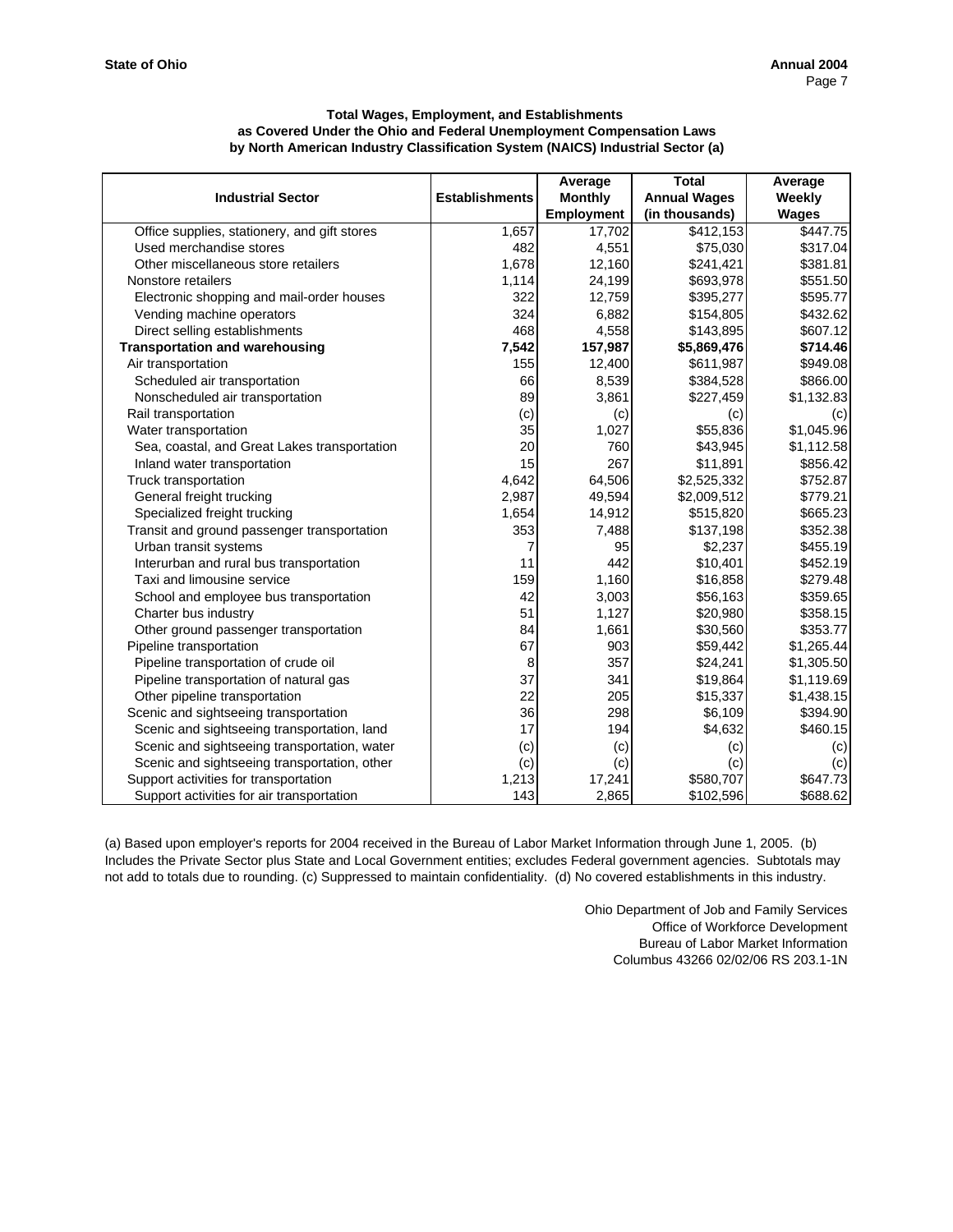|                                               |                       | Average           | <b>Total</b>        | Average      |
|-----------------------------------------------|-----------------------|-------------------|---------------------|--------------|
| <b>Industrial Sector</b>                      | <b>Establishments</b> | <b>Monthly</b>    | <b>Annual Wages</b> | Weekly       |
|                                               |                       | <b>Employment</b> | (in thousands)      | <b>Wages</b> |
| Support activities for rail transportation    | 44                    | 1,029             | \$24,924            | \$465.73     |
| Support activities for water transportation   | 45                    | 746               | \$26,168            | \$674.42     |
| Support activities for road transportation    | 372                   | 2,481             | \$70,185            | \$544.02     |
| Freight transportation arrangement            | 490                   | 7,941             | \$302,769           | \$733.17     |
| Other support activities for transportation   | 119                   | 2,178             | \$54,065            | \$477.42     |
| Postal service                                | (d)                   | (d)               | (d)                 | (d)          |
| Couriers and messengers                       | 486                   | 28,080            | \$1,005,509         | \$688.62     |
| Couriers                                      | 319                   | 26,978            | \$978,708           | \$697.67     |
| Local messengers and local delivery           | 167                   | 1,103             | \$26,801            | \$467.42     |
| Warehousing and storage                       | 554                   | 26,025            | \$887,039           | \$655.46     |
| <b>Information</b>                            | 4,065                 | 92,733            | \$4,545,224         | \$942.58     |
| Publishing industries, except Internet        | 961                   | 32,038            | \$1,557,827         | \$935.08     |
| Newspaper, book, and directory publishers     | 712                   | 28,451            | \$1,283,227         | \$867.37     |
| Software publishers                           | 249                   | 3,588             | \$274,600           | \$1,471.92   |
| Motion picture and sound recording industries | 502                   | 6,380             | \$110,600           | \$333.37     |
| Motion picture and video industries           | 452                   | 6,107             | \$98,925            | \$311.50     |
| Sound recording industries                    | 50                    | 273               | \$11,675            | \$822.44     |
| Broadcasting, except Internet                 | 252                   | 8,771             | \$402,002           | \$881.38     |
| Radio and television broadcasting             | 219                   | 8,221             | \$378,589           | \$885.65     |
| Cable and other subscription programming      | 34                    | 551               | \$23,413            | \$817.63     |
| Internet publishing and broadcasting          | 75                    | 3,676             | \$247,990           | \$1,297.46   |
| Telecommunications                            | 1,459                 | 30,788            | \$1,698,461         | \$1,060.88   |
| Wired telecommunications carriers             | 741                   | 17,213            | \$1,079,805         | \$1,206.40   |
| Wireless telecommunications carriers          | 301                   | 4,107             | \$216,102           | \$1,011.81   |
| Telecommunication resellers                   | 173                   | 2,545             | \$109,358           | \$826.50     |
| Satellite telecommunications                  | 34                    | 103               | \$6,089             | \$1,142.38   |
| Cable and other program distribution          | <b>186</b>            | 6,638             | \$276,663           | \$801.56     |
| Other telecommunications                      | 25                    | 183               | \$10,443            | \$1,094.94   |
| ISPs, search portals, and data processing     | 703                   | 9,833             | \$489,806           | \$957.92     |
| ISPs and web search portals                   | 379                   | 4,473             | \$268,611           | \$1,154.94   |
| Data processing and related services          | 324                   | 5,360             | \$221,195           | \$793.56     |
| Other information services                    | 113                   | 1,247             | \$38,538            | \$594.56     |
| <b>Finance and insurance</b>                  | 17,474                | 231,760           | \$12,127,338        | \$1,006.29   |
| Monetary authorities - Central Banks          | (c)                   | (c)               | (c)                 | (c)          |
| Credit intermediation and related activities  | 7,496                 | 117,907           | \$5,402,876         | \$881.21     |

(a) Based upon employer's reports for 2004 received in the Bureau of Labor Market Information through June 1, 2005. (b) Includes the Private Sector plus State and Local Government entities; excludes Federal government agencies. Subtotals may not add to totals due to rounding. (c) Suppressed to maintain confidentiality. (d) No covered establishments in this industry.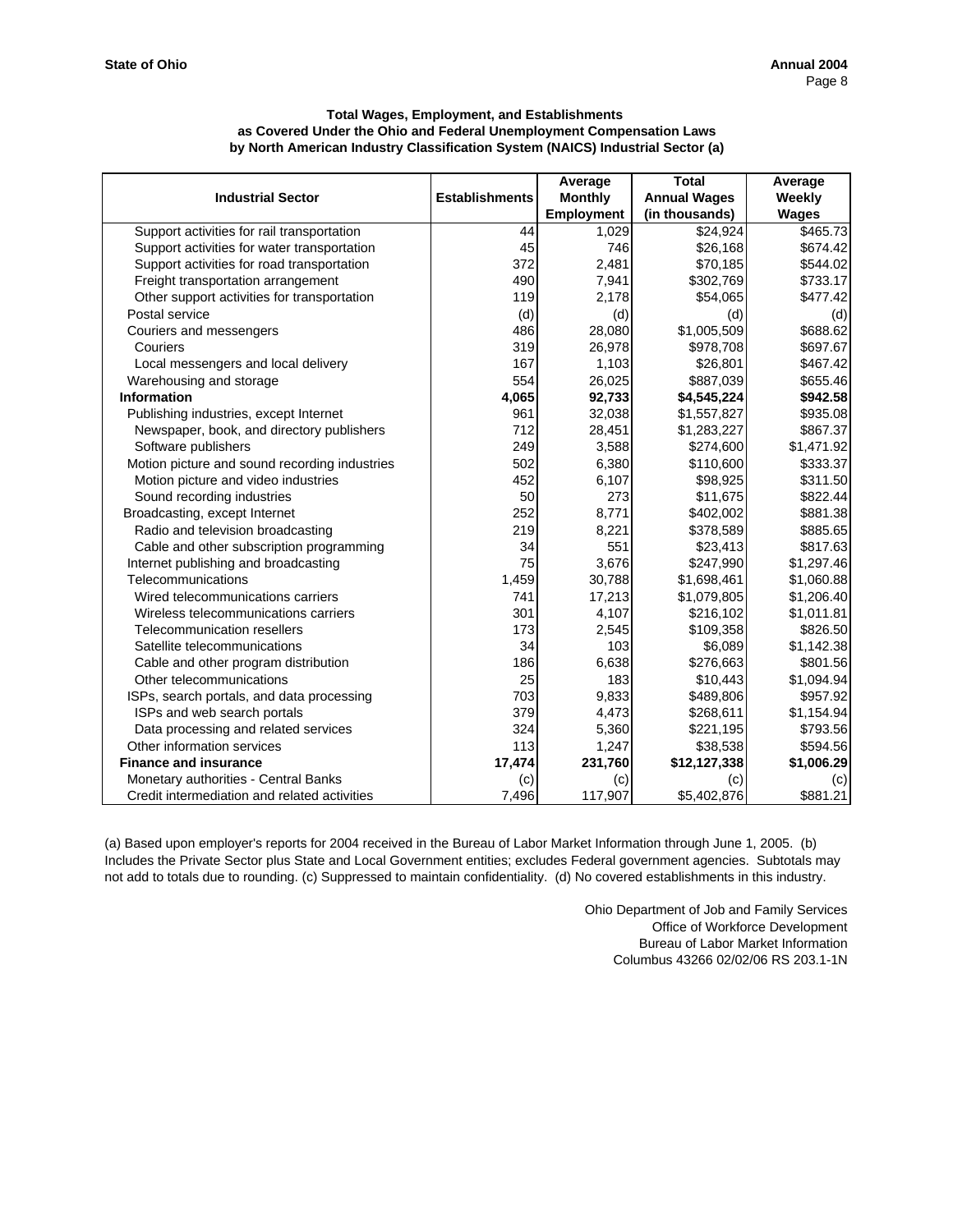|                                               |                       | Average           | <b>Total</b>        | Average    |
|-----------------------------------------------|-----------------------|-------------------|---------------------|------------|
| <b>Industrial Sector</b>                      | <b>Establishments</b> | <b>Monthly</b>    | <b>Annual Wages</b> | Weekly     |
|                                               |                       | <b>Employment</b> | (in thousands)      | Wages      |
| Depository credit intermediation              | 4,247                 | 75,716            | \$3,451,098         | \$876.54   |
| Nondepository credit intermediation           | 1,881                 | 29,513            | \$1,441,059         | \$939.02   |
| Activities related to credit intermediation   | 1,368                 | 12,679            | \$510,719           | \$774.63   |
| Securities, commodity contracts, investments  | 2,661                 | 16,541            | \$1,569,611         | \$1,824.81 |
| Securities and commodity contracts brokerages | 1,438                 | 11,477            | \$1,099,354         | \$1,842.02 |
| Securities and commodity exchanges            | 5                     |                   | \$397               | \$1,906.48 |
| Other financial investment activities         | 1,217                 | 5,060             | \$469,861           | \$1,785.69 |
| Insurance carriers and related activities     | 7,178                 | 95,353            | \$5,056,003         | \$1,019.69 |
| Insurance carriers                            | 1,627                 | 62,178            | \$3,544,337         | \$1,096.21 |
| Insurance agencies, brokerages, and related   | 5,552                 | 33,176            | \$1,511,665         | \$876.27   |
| Funds, trusts, and other financial vehicles   | (c)                   | (c)               | (c)                 | (c)        |
| Insurance and employee benefit funds          | 70                    | 566               | \$19,529            | \$663.54   |
| Other investment pools and funds              | (c)                   | (c)               | (c)                 | (c)        |
| Real estate and rental and leasing            | 10,343                | 69,801            | \$2,178,389         | \$600.17   |
| Real estate                                   | 7,881                 | 46,002            | \$1,495,159         | \$625.04   |
| Lessors of real estate                        | 3,367                 | 21,681            | \$587,749           | \$521.33   |
| Offices of real estate agents and brokers     | 2,111                 | 8,731             | \$356,512           | \$785.23   |
| Activities related to real estate             | 2,403                 | 15,590            | \$550,898           | \$679.54   |
| Rental and leasing services                   | 2,361                 | 23,132            | \$649,173           | \$539.69   |
| Automotive equipment rental and leasing       | 595                   | 7,124             | \$241,691           | \$652.46   |
| Consumer goods rental                         | 1,243                 | 11,386            | \$226,724           | \$382.92   |
| General rental centers                        | 257                   | 1,975             | \$60,466            | \$588.73   |
| Machinery and equipment rental and leasing    | 266                   | 2,647             | \$120,292           | \$873.90   |
| Lessors of nonfinancial intangible assets     | 101                   | 666               | \$34,057            | \$982.90   |
| <b>Professional and technical services</b>    | 27,687                | 224,860           | \$11,674,816        | \$998.46   |
| Professional and technical services           | 27,687                | 224,860           | \$11,674,816        | \$998.46   |
| Legal services                                | 6,004                 | 39,202            | \$2,024,744         | \$993.25   |
| Accounting and bookkeeping services           | 3,960                 | 29,966            | \$1,326,810         | \$851.50   |
| Architectural and engineering services        | 3,594                 | 40,272            | \$2,150,923         | \$1,027.13 |
| Specialized design services                   | 1,001                 | 5,023             | \$249,209           | \$954.13   |
| Computer systems design and related services  | 4,398                 | 39,015            | \$2,613,692         | \$1,288.33 |
| Management and technical consulting services  | 4,364                 | 22,095            | \$1,268,415         | \$1,103.98 |
| Scientific research and development services  | 574                   | 12,802            | \$895,778           | \$1,345.62 |
| Advertising and related services              | 1,576                 | 14,745            | \$581,015           | \$757.79   |
| Other professional and technical services     | 2,217                 | 21,741            | \$564,230           | \$499.08   |

(a) Based upon employer's reports for 2004 received in the Bureau of Labor Market Information through June 1, 2005. (b) Includes the Private Sector plus State and Local Government entities; excludes Federal government agencies. Subtotals may not add to totals due to rounding. (c) Suppressed to maintain confidentiality. (d) No covered establishments in this industry.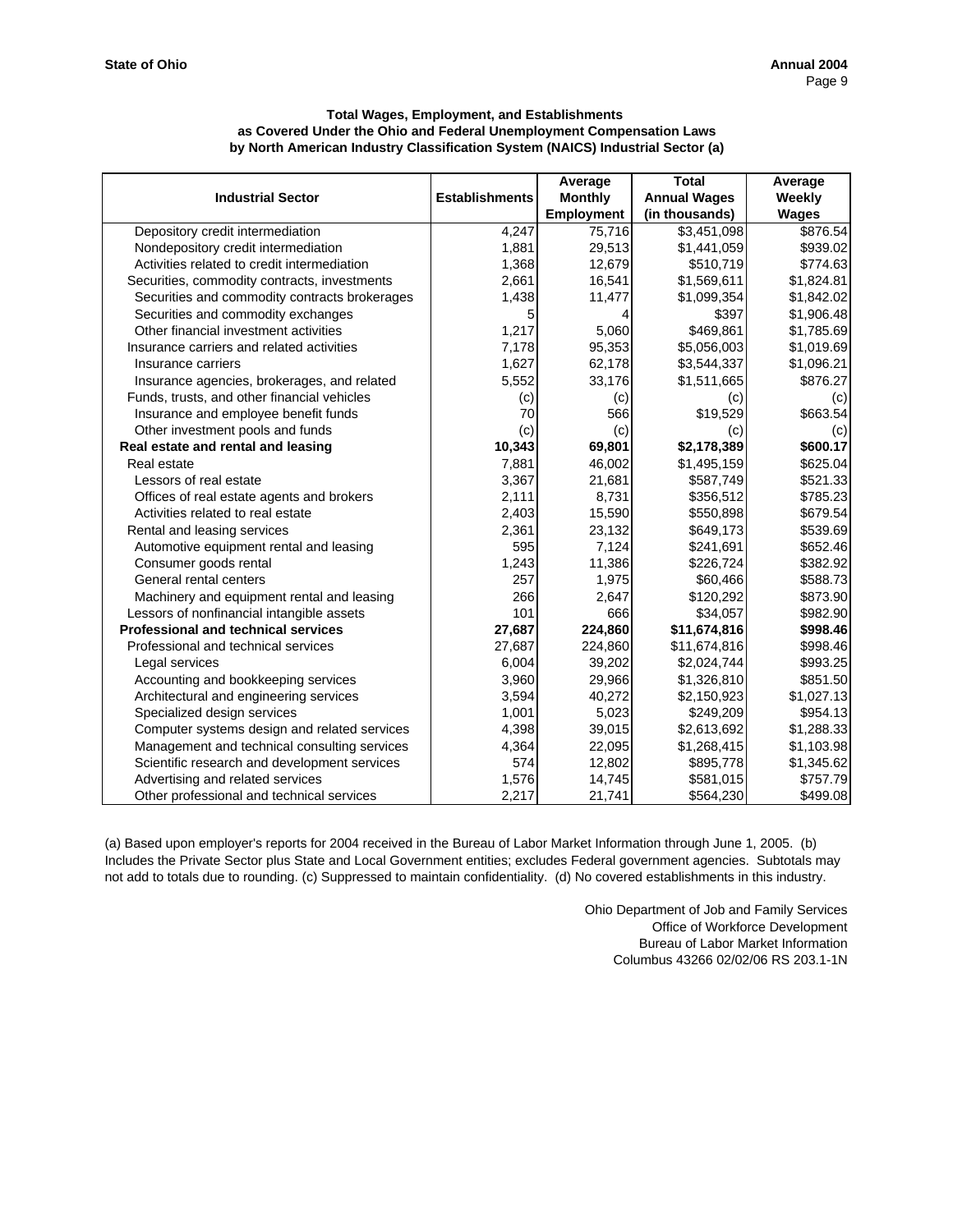|                                             |                       | Average           | <b>Total</b>        | Average    |
|---------------------------------------------|-----------------------|-------------------|---------------------|------------|
| <b>Industrial Sector</b>                    | <b>Establishments</b> | <b>Monthly</b>    | <b>Annual Wages</b> | Weekly     |
|                                             |                       | <b>Employment</b> | (in thousands)      | Wages      |
| Management of companies and enterprises     | 1,320                 | 93,843            | \$7,472,205         | \$1,531.25 |
| Management of companies and enterprises     | 1,320                 | 93,843            | \$7,472,205         | \$1,531.25 |
| <b>Administrative and waste services</b>    | 15,409                | 306,145           | \$7,356,666         | \$462.12   |
| Administrative and support services         | 14,521                | 292,651           | \$6,789,675         | \$446.17   |
| Office administrative services              | 1.255                 | 14,468            | \$726,257           | \$965.37   |
| Facilities support services                 | 53                    | 2,384             | \$68,988            | \$556.56   |
| <b>Employment services</b>                  | 2,310                 | 140,704           | \$2,692,369         | \$367.98   |
| <b>Business support services</b>            | 1,232                 | 28,371            | \$876,052           | \$593.81   |
| Travel arrangement and reservation services | 798                   | 4,971             | \$136,758           | \$529.06   |
| Investigation and security services         | 809                   | 22,421            | \$448,264           | \$384.48   |
| Services to buildings and dwellings         | 7,303                 | 64,016            | \$1,227,115         | \$368.63   |
| Other support services                      | 762                   | 15,317            | \$613,872           | \$770.75   |
| Waste management and remediation services   | 888                   | 13,494            | \$566,991           | \$808.06   |
| Waste collection                            | 331                   | 3,851             | \$137,403           | \$686.21   |
| Waste treatment and disposal                | 207                   | 5,828             | \$272,186           | \$898.21   |
| Remediation and other waste services        | 349                   | 3,816             | \$157,403           | \$793.31   |
| <b>Educational services</b>                 | 2,435                 | 82,574            | \$2,332,177         | \$543.15   |
| <b>Educational services</b>                 | 2,435                 | 82,574            | \$2,332,177         | \$543.15   |
| Elementary and secondary schools            | 615                   | 35,850            | \$837,665           | \$449.35   |
| Junior colleges                             | 23                    | 1,051             | \$36,156            | \$661.79   |
| Colleges and universities                   | 109                   | 31,470            | \$1,148,765         | \$701.98   |
| Business, computer, and management training | 307                   | 2,318             | \$76,147            | \$631.69   |
| Technical and trade schools                 | 268                   | 3,079             | \$88,728            | \$554.23   |
| Other schools and instruction               | 905                   | 7,427             | \$104,075           | \$269.48   |
| Educational support services                | 209                   | 1,379             | \$40,642            | \$566.71   |
| Health care and social assistance           | 24,716                | 650,100           | \$22,642,796        | \$669.81   |
| Ambulatory health care services             | 17,657                | 208,811           | \$9,388,042         | \$864.62   |
| Offices of physicians                       | 7,012                 | 80,986            | \$5,377,011         | \$1,276.83 |
| Offices of dentists                         | 4,202                 | 29,468            | \$1,161,000         | \$757.67   |
| Offices of other health practitioners       | 4,147                 | 24,790            | \$762,162           | \$591.25   |
| Outpatient care centers                     | 813                   | 21,072            | \$768,768           | \$701.58   |
| Medical and diagnostic laboratories         | 437                   | 6,500             | \$253,096           | \$748.81   |
| Home health care services                   | 752                   | 36,136            | \$790,598           | \$420.73   |
| Other ambulatory health care services       | 296                   | 9,859             | \$275,406           | \$537.21   |
| Hospitals                                   | 233                   | 214,926           | \$8,368,529         | \$748.79   |

(a) Based upon employer's reports for 2004 received in the Bureau of Labor Market Information through June 1, 2005. (b) Includes the Private Sector plus State and Local Government entities; excludes Federal government agencies. Subtotals may not add to totals due to rounding. (c) Suppressed to maintain confidentiality. (d) No covered establishments in this industry.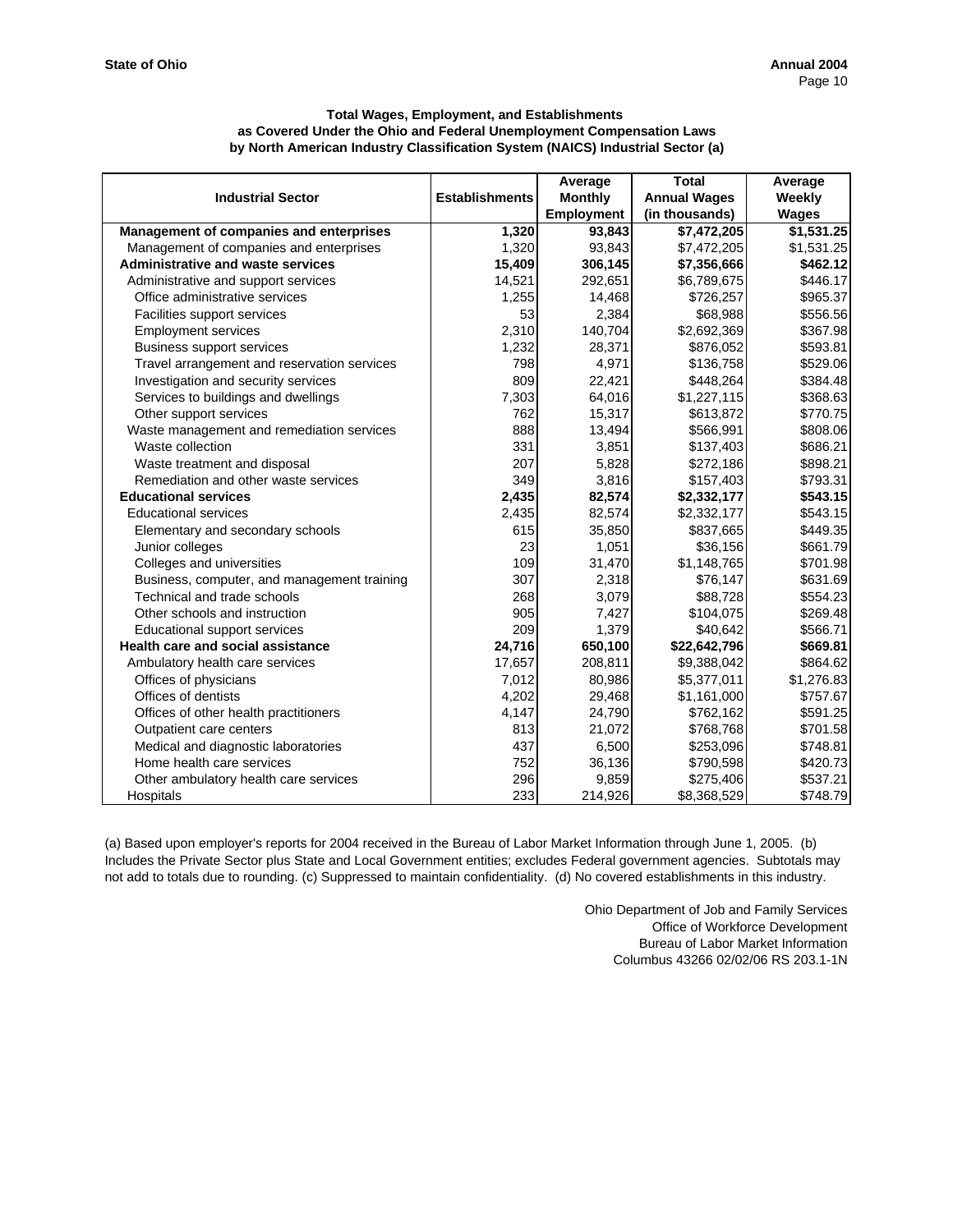|                                              |                       | Average           | <b>Total</b>        | Average      |
|----------------------------------------------|-----------------------|-------------------|---------------------|--------------|
| <b>Industrial Sector</b>                     | <b>Establishments</b> | <b>Monthly</b>    | <b>Annual Wages</b> | Weekly       |
|                                              |                       | <b>Employment</b> | (in thousands)      | <b>Wages</b> |
| General medical and surgical hospitals       | 207                   | 212,056           | \$8,262,219         | \$749.29     |
| Psychiatric and substance abuse hospitals    | 10                    | 1,076             | \$42,965            | \$768.08     |
| Other hospitals                              | 17                    | 1,794             | \$63,345            | \$678.87     |
| Nursing and residential care facilities      | 2,992                 | 158,538           | \$3,608,163         | \$437.67     |
| Nursing care facilities                      | 972                   | 104,013           | \$2,440,527         | \$451.23     |
| Residential mental health facilities         | 1,091                 | 22,968            | \$501,314           | \$419.75     |
| Community care facilities for the elderly    | 623                   | 26,217            | \$544,433           | \$399.37     |
| Other residential care facilities            | 306                   | 5,340             | \$121,889           | \$438.92     |
| Social assistance                            | 3,833                 | 67,825            | \$1,278,061         | \$362.37     |
| Individual and family services               | 1,270                 | 28,830            | \$608,666           | \$406.00     |
| Emergency and other relief services          | 322                   | 4,930             | \$113,949           | \$444.46     |
| Vocational rehabilitation service            | 276                   | 8,912             | \$166,398           | \$359.06     |
| Child day care services                      | 1,966                 | 25,153            | \$389,048           | \$297.44     |
| Arts, entertainment, and recreation          | 3,857                 | 68,786            | \$1,550,113         | \$433.37     |
| Performing arts and spectator sports         | 883                   | 13,829            | \$709,186           | \$986.17     |
| Performing arts companies                    | 195                   | 3,489             | \$87,451            | \$482.08     |
| Spectator sports                             | 199                   | 5,230             | \$433,128           | \$1,592.58   |
| Promoters of performing arts and sports      | 208                   | 4,063             | \$163,264           | \$772.81     |
| Agents and managers for public figures       | 47                    | 98                | \$3,780             | \$740.60     |
| Independent artists, writers, and performers | 234                   | 950               | \$21,562            | \$436.56     |
| Museums, historical sites, zoos, and parks   | 170                   | 5,726             | \$142,263           | \$477.83     |
| Amusements, gambling, and recreation         | 2,805                 | 49,231            | \$698,664           | \$272.92     |
| Amusement parks and arcades                  | 77                    | 5,923             | \$97,595            | \$316.90     |
| Gambling industries                          | 22                    | 162               | \$4,230             | \$502.10     |
| Other amusement and recreation industries    | 2,706                 | 43,146            | \$596,839           | \$266.02     |
| <b>Accommodation and food services</b>       | 21,879                | 426,608           | \$4,992,270         | \$225.04     |
| Accommodation                                | 1,589                 | 34,160            | \$560,847           | \$315.73     |
| Traveler accommodation                       | 1,343                 | 32,467            | \$537,723           | \$318.50     |
| RV parks and recreational camps              | 194                   | 1,393             | \$18,970            | \$261.88     |
| Rooming and boarding houses                  | 52                    | 300               | \$4,153             | \$266.65     |
| Food services and drinking places            | 20,290                | 392,448           | \$4,431,423         | \$217.15     |
| <b>Full-service restaurants</b>              | 6,190                 | 173,587           | \$2,109,103         | \$233.65     |
| Limited-service eating places                | 9,912                 | 185,254           | \$1,932,110         | \$200.58     |
| Special food services                        | 865                   | 14,338            | \$187,092           | \$250.92     |
| Drinking places, alcoholic beverages         | 3,324                 | 19,268            | \$203,119           | \$202.73     |

(a) Based upon employer's reports for 2004 received in the Bureau of Labor Market Information through June 1, 2005. (b) Includes the Private Sector plus State and Local Government entities; excludes Federal government agencies. Subtotals may not add to totals due to rounding. (c) Suppressed to maintain confidentiality. (d) No covered establishments in this industry.